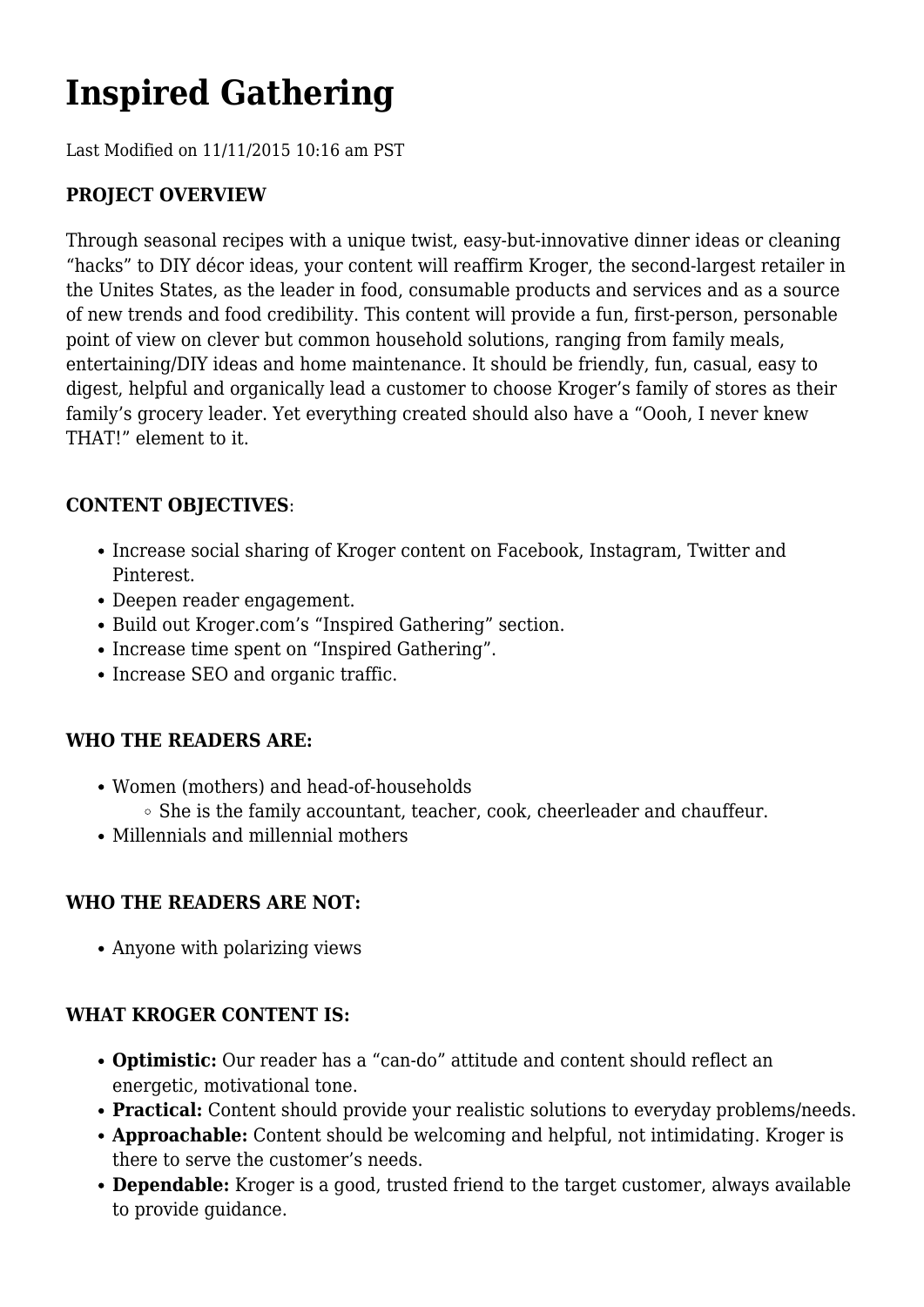- **Clear and Straightforward:** Content should be written at a sixth-grade reading level with short, simple sentences in an active first-person voice so it is simple and easy-tofollow.
- **Thoughtful and Empathetic:** Content should recognize that the target customer is busy and should offer her a resource to improve her family/home.
- **Focused on "Real Food":** Avoid references or use of "junk food". Recipes should focus on nutritious and delicious food.
- **Innovative**: Although content should be mainstream and conventional, it must offer a slight "tweak" from what is expected so that it is valuable, sharable—and ultimately poises customers to come back for more content from Kroger!

## **WHAT KROGER CONTENT IS NOT:**

- **Negative:** Content will not be negative in nature towards the customer or the Kroger family of stores.
- **Complex:** Language should be simple and layman's terms should be used, but not too casual as to undermine trust.
- **Judgmental**

## **ADDITIONAL EDITORIAL RULES:**

- All content should be written in *first-person.*
- All content should have a fun and personable voice.
- Use *your authentic voice*!
- Tap into emotions/senses to illustrate the feeling or idea behind the customer's purchase.
- When referencing any Kroger-branded product, please capitalize it. (ex. p\$\$t Granulated Sugar or Private Selection Assorted Crackers)
- Use short words and sentences.
- Sentences should *never* start with a negative or a contraction.
- Copy should always be targeting the *customer*.
- "I" (you as the customer) always comes first in copy, with "we/us/Kroger" subservient.
- All recipes should be written using AP style.
- Do not mention the words Super Bowl or March Madness.

# **WHERE THE CONTENT WILL LIVE:**

- <http://kroger.inspiredgathering.com/>
- One piece a month will live on your blog and will be socialized

# **CONTENT FORMATS:**

**Blogs/Article:** Actionable first-person, how-to piece on how to complete a task or list-